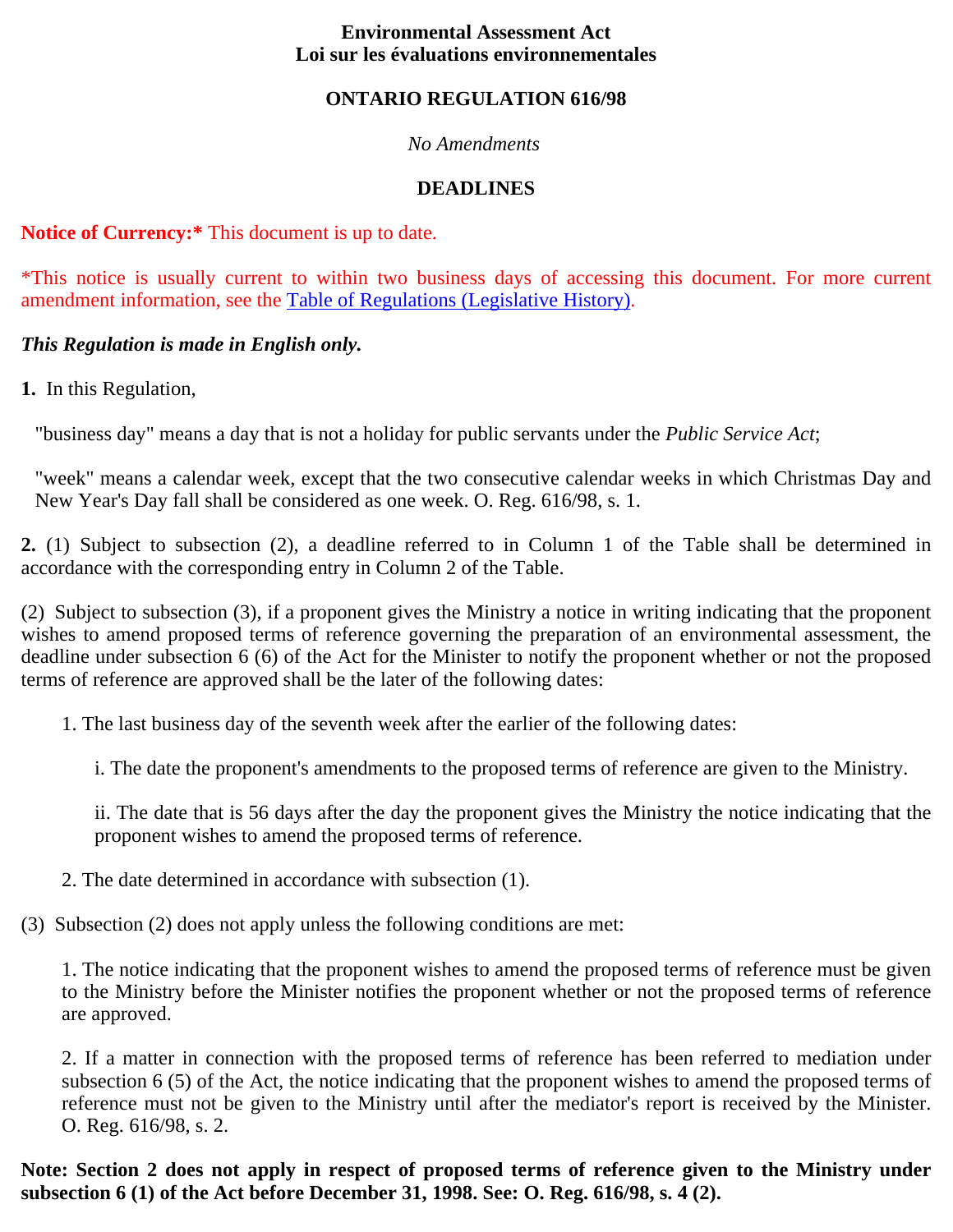#### **Note: Section 2 does not apply in respect of environmental assessments submitted to the Ministry under subsection 6.2 (1) of the Act before December 31, 1998. See: O. Reg. 616/98, s. 4 (3).**

**3.** (1) The portion of subsection 10 (2) of the Act that imposes a deadline on when the Minister must decide an application under section 9 of the Act or refer it to the Board for a decision under section 9.1 of the Act does not apply to the Minister if,

(a) the Minister refers a matter in connection with the application to mediation under section 8 of the Act;

(b) the Minister refers a matter in connection with the application to the Board under section 9.2 of the Act not later than the last business day of the seventh week after the Minister receives the mediator's report; and

(c) the Minister decides the application under section 9 of the Act not later than the last business day of the seventh week after the Minister receives the decision of the Board.

(2) The portion of subsection 10 (2) of the Act that imposes a deadline on when the Minister must decide an application under section 9 of the Act or refer it to the Board for a decision under section 9.1 of the Act does not apply to the Minister if,

(a) the Minister refers a matter in connection with the application to the Board under section 9.2 of the Act;

(b) the Minister refers a matter in connection with the application to mediation under section 8 of the Act not later than the last business day of the seventh week after the Minister receives the decision of the Board; and

(c) the Minister decides the application under section 9 of the Act not later than the last business day of the seventh week after the Minister receives the mediator's report. O. Reg. 616/98, s. 3.

**4.** Omitted (provides for coming into force of provisions of this Regulation). O. Reg. 616/98, s. 4.

| Item | Column 1            | Column <sub>2</sub>   |
|------|---------------------|-----------------------|
|      | Deadline            | Method of             |
|      |                     | Determination         |
| 1.   | Terms of            |                       |
|      | Reference           |                       |
|      |                     | The last business day |
|      |                     | of,                   |
|      | The deadline        | (a) the twelfth       |
|      | under subsection    | week after the        |
|      | $6(6)$ of the Act   | proposed terms of     |
|      | for the Minister to | reference are         |
|      | notify the          | received by the       |
|      | proponent           | Ministry under        |
|      | whether or not the  | subsection $6(1)$     |
|      | proposed terms of   | of the Act, if        |
|      | reference are       | there is no           |
|      | approved.           | reference to          |
|      |                     | mediation under       |

# TABLE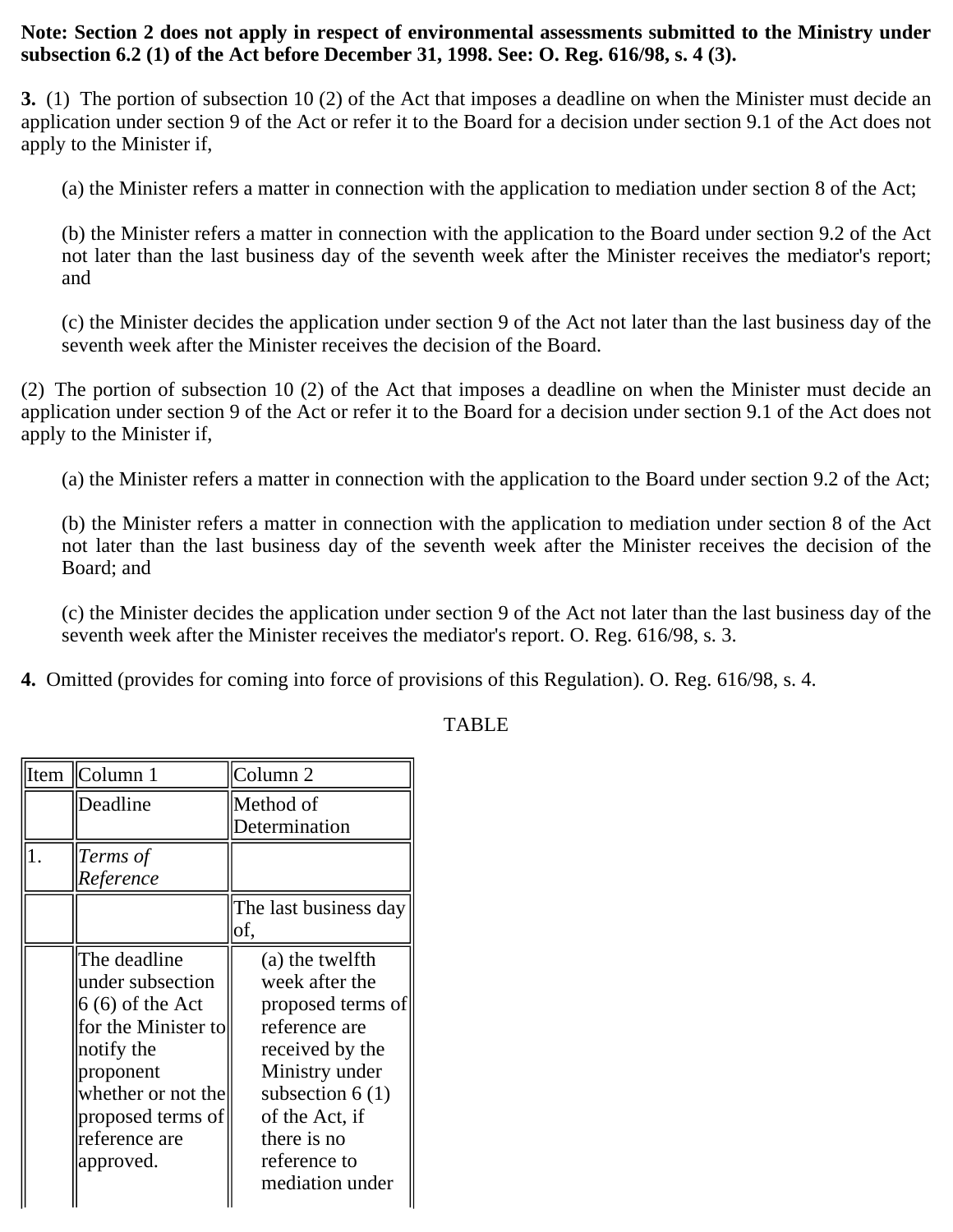|    | <b>Public Notice</b>                                                                                                                                                                                                          | subsection $6(5)$<br>of the Act; or<br>(b) the seventh<br>week after the<br>mediator's report<br>is received by the<br>Minister, if there<br>is a reference to<br>mediation under<br>subsection $6(5)$<br>of the Act.                                                                                                                                                                                    |
|----|-------------------------------------------------------------------------------------------------------------------------------------------------------------------------------------------------------------------------------|----------------------------------------------------------------------------------------------------------------------------------------------------------------------------------------------------------------------------------------------------------------------------------------------------------------------------------------------------------------------------------------------------------|
|    |                                                                                                                                                                                                                               | The later of,                                                                                                                                                                                                                                                                                                                                                                                            |
|    | The deadline<br>under subsection<br>$6.3$ (1) of the Act<br>for the proponent<br>to give public<br>notice of the<br>submission of the<br>environmental<br>assessment.                                                         | (a) the last<br>business day of<br>the second week<br>after the<br>environmental<br>assessment is<br>received by the<br>Ministry under<br>subsection $6.2$ (1)<br>of the Act; and<br>(b) the last<br>business day of<br>the second week<br>after the<br>proponent is<br>advised by the<br>Director of any<br>requirements of<br>the Director<br>under subsection<br>$6.3$ (1), (2) or (4)<br>of the Act. |
| 3. | <b>Initial Comment</b><br>Period                                                                                                                                                                                              |                                                                                                                                                                                                                                                                                                                                                                                                          |
|    | The deadline<br>under subsection<br>$6.4(2)$ of the Act<br>for a person to<br>comment to the<br>Ministry, if the<br>person wishes the<br>comments to be<br>considered during<br>the preparation of<br>the Ministry<br>review. | The last business day<br>of the seventh week<br>after public notice is<br>given under<br>subsection $6.3$ (1) of<br>the Act.                                                                                                                                                                                                                                                                             |
|    | Review                                                                                                                                                                                                                        |                                                                                                                                                                                                                                                                                                                                                                                                          |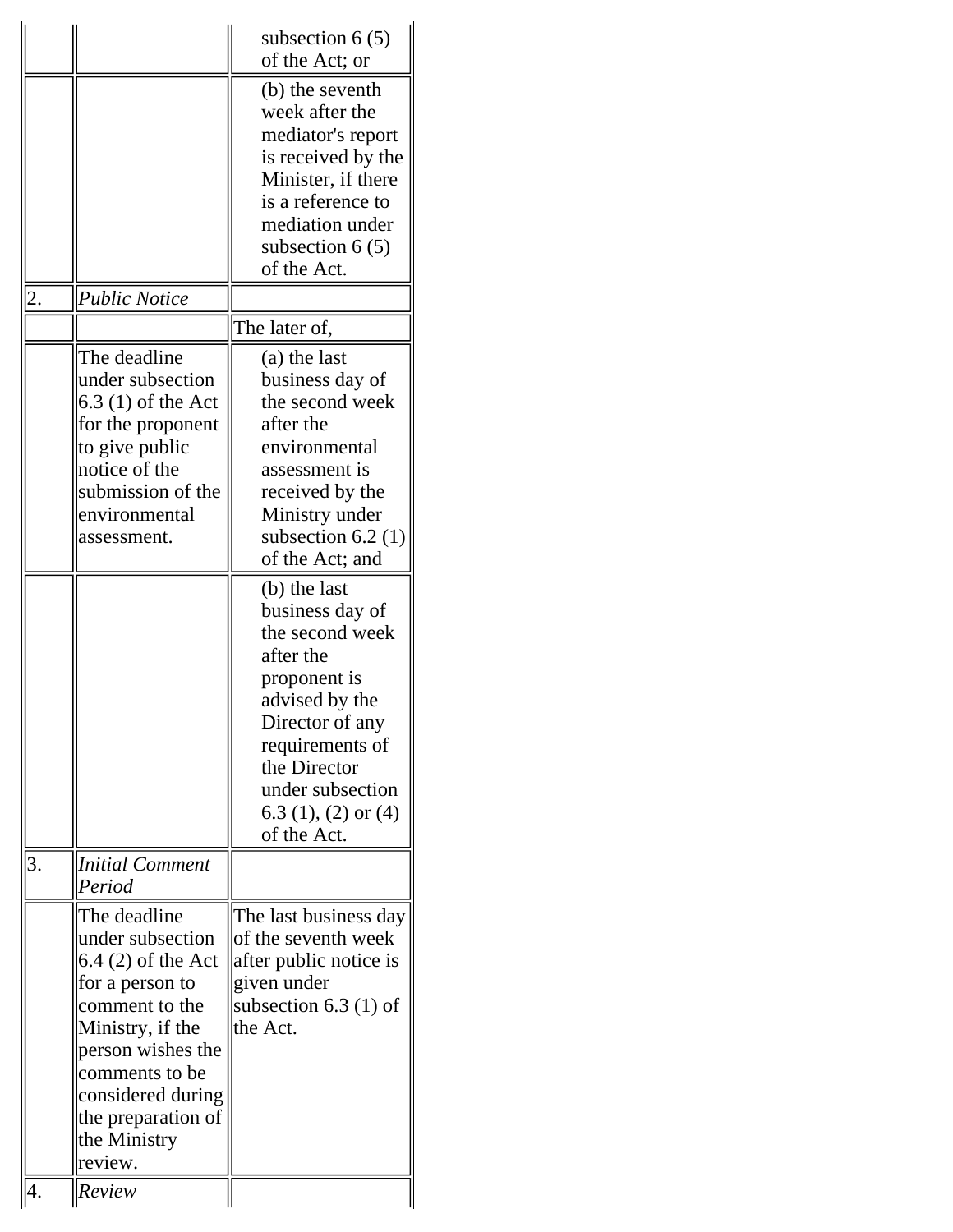|    | <i>Completion</i>                                                                                                                                                                                                                       |                                                                                                                                                                            |
|----|-----------------------------------------------------------------------------------------------------------------------------------------------------------------------------------------------------------------------------------------|----------------------------------------------------------------------------------------------------------------------------------------------------------------------------|
|    | The deadline<br>under subsection<br>7 (2) of the Act<br>for the<br>completion of the<br>review.                                                                                                                                         | The last business day<br>of the twelfth week<br>after public notice is<br>given under<br>subsection 6.3 (1) of<br>the Act.                                                 |
| 5. | <b>Final Comment</b><br>Period                                                                                                                                                                                                          |                                                                                                                                                                            |
|    | The deadline<br>under subsection<br>7.2 (2) of the Act<br>for a person to<br>comment to the<br>Ministry, if the<br>person wishes the<br>comments to be<br>considered when<br>the Minister<br>decides the<br>proponent's<br>application. | The last business day<br>of the fifth week<br>after the Director<br>gives public notice of<br>the completion of the<br>review under<br>subsection 7.1 $(2)$ of<br>the Act. |
| 6. | Minister's<br>Decision (Partial)                                                                                                                                                                                                        |                                                                                                                                                                            |
|    | The deadline<br>under subsection<br>$10(1)$ of the Act<br>for the Minister to<br>determine<br>whether to refer a<br>matter in<br>connection with<br>an application to<br>mediation or to<br>the Board under<br>section 9.2.             | The last business day<br>of the thirteenth<br>week after the<br>deadline for<br>comments under<br>subsection 7.2 $(2)$ of<br>the Act                                       |
| 7. | Minister's<br>Decision<br>(Complete)                                                                                                                                                                                                    |                                                                                                                                                                            |
|    |                                                                                                                                                                                                                                         | The last business day<br>of,                                                                                                                                               |
|    | The deadline<br>under subsection<br>$10(2)$ of the Act<br>for the Minister to<br>decide the<br>application under<br>section 9 of the<br>Act or refer it to<br>the Board for a                                                           | (a) the thirteenth<br>week after the<br>deadline for<br>comments under<br>subsection 7.2 $(2)$<br>of the Act, if<br>there is no<br>reference to<br>mediation under         |